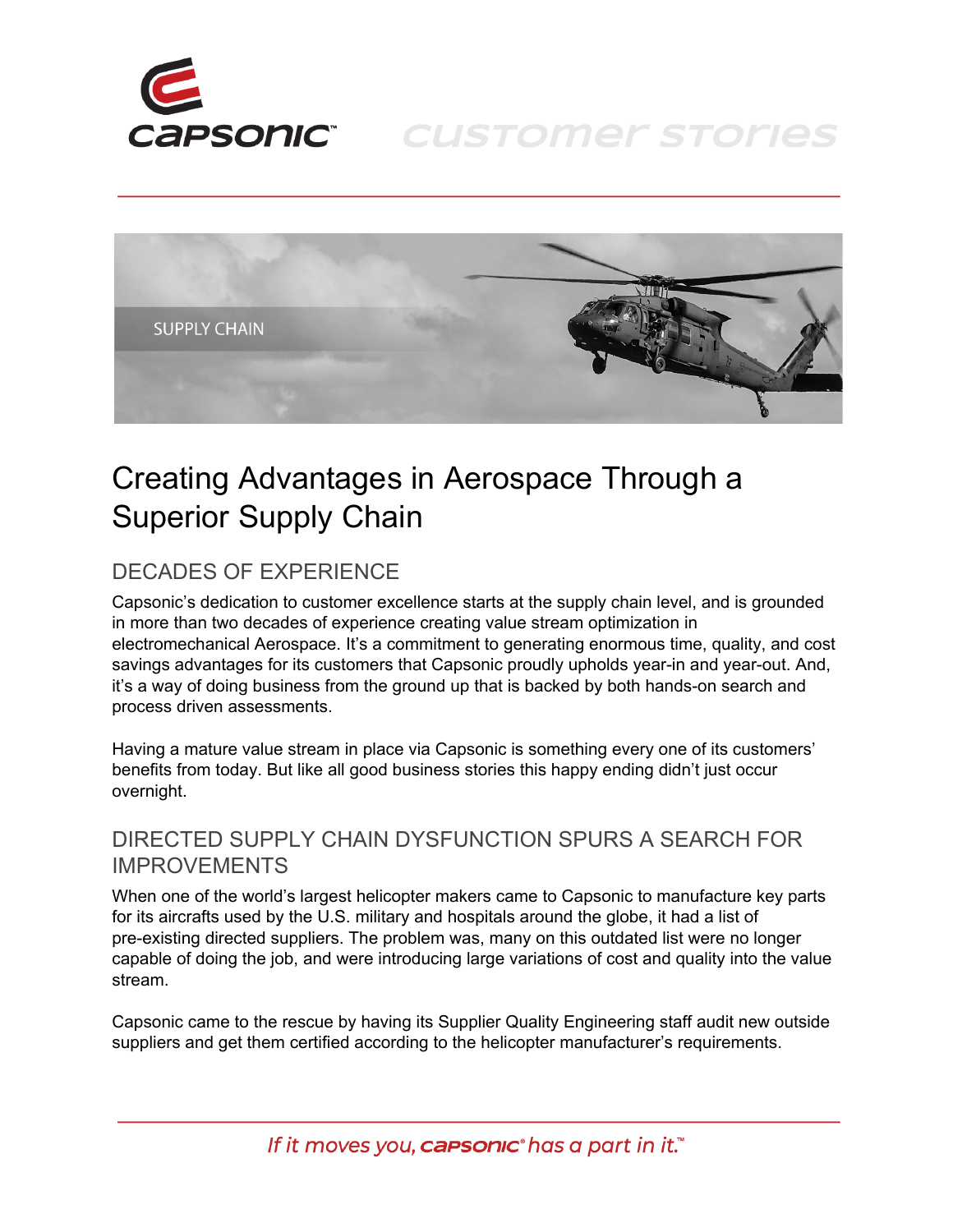

**CUSTOMER STORIES** 

But before they could even get to that stage, the effort to find the right new suppliers was an intensive one that required locating and visiting many suppliers' warehouses and factories, and having Capsonic's Purchasing staff evaluate their business practices to make sure their ways of doing business were consistent with Capsonic's own high-level expectations.

Ultimately, Capsonic was able to produce quality upgrades and sustainable and substantial time and cost savings by finding better suppliers for this helicopter manufacturer that specifically included results of:

- Projected cost avoidance of over \$100,000 per year
- Lead time increase avoidance of 4 weeks ongoing
- Inventory increase avoidance of 6 part-weeks at spike
- Different Types of Customers Also Make Gains Through a Carefully Vetted Supply Chain

Another Capsonic customer that has benefitted greatly for the past decade from the advantages of using Capsonic's mature supply chain is a top manufacturer of toilet wastewater systems and sinks for aircrafts. The company's high speed vacuum systems suck all the wastewater into storage tanks. Their systems also use high speed motors to operate clean water pumping systems in aircraft lavatories and kitchen facilities. Working with Capsonic to manufacture motor control sub-assemblies including rotors and stators, and having access to Capsonic's top-of-the line supply chain, the company has been able to expand its business because it is now able to more easily source the individual pieces it needs and integrate them into one big vacuum system that is lighter weight, takes up less space, and performs better than the old systems it manufactured. This has created ongoing efficiencies across the board in terms of:

- Cost
- Quality
- Technical support
- Delivery

And, one of the largest Power Generation Systems Manufacturers in Aerospace today also credits Capsonic's best-in-class supply chain for saving it over a million dollars in costs over the past decade while at that same time taking its average lead times and inventory avoidance for parts down 4-5 weeks.

### FINDING AND CERTIFYING THE BEST SUPPLIERS NEVER CEASES

Capsonic's mature supply chain ensures peace of mind for its customers in terms of knowing they can count on quality, competitive pricing, and speed from the suppliers they are depending on.